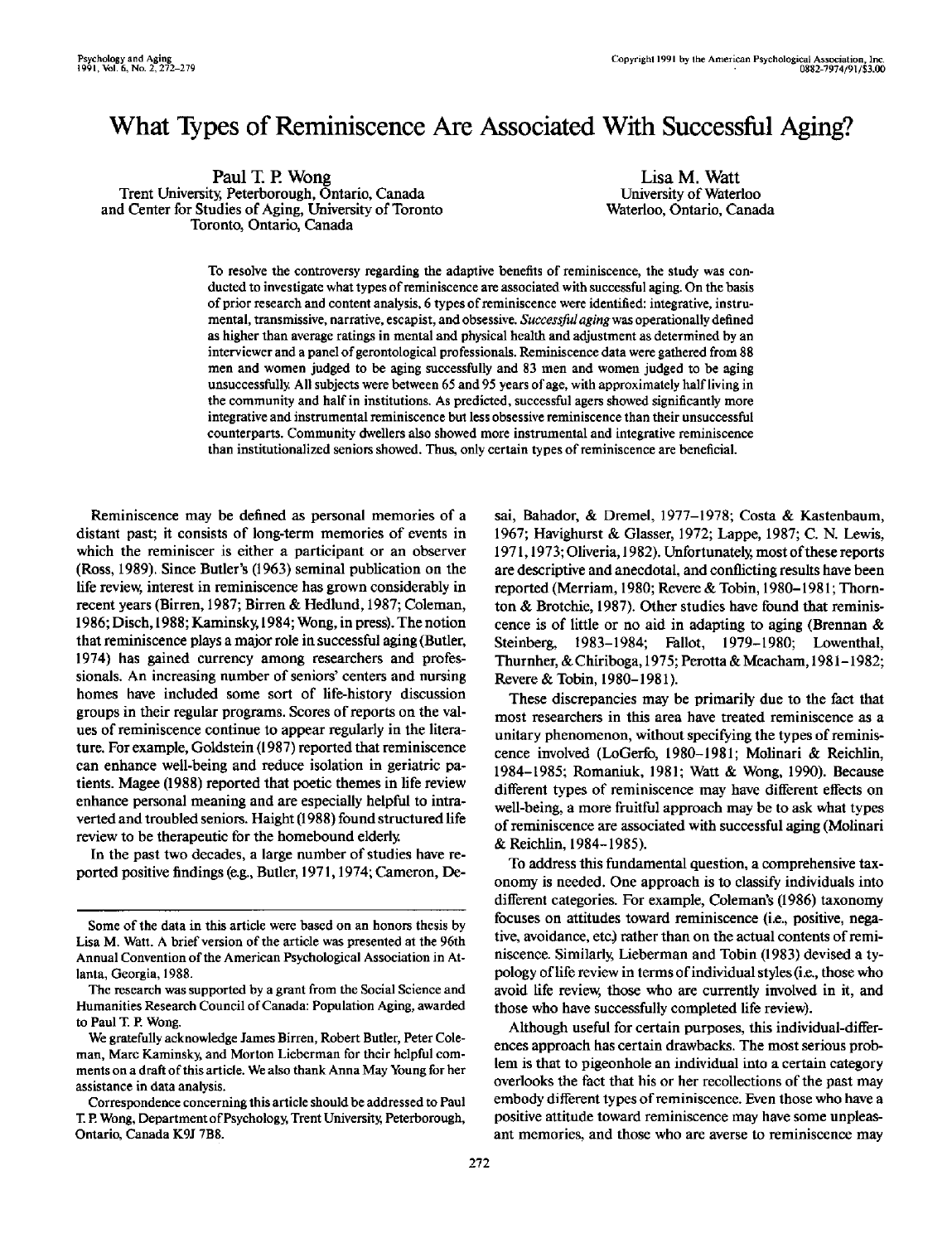find solace in pleasant memories from time to time. The absence of separate measures of different types of reminiscence for each individual makes it impossible to investigate how each type is related to well-being measures. Therefore, a typology based on content analysis of recollections is needed to determine which types of reminiscence are associated with successful aging.

Molinari and Reichlin (1984-1985) have reviewed several typologies of reminiscence. For example, McMahon and Rhudick (1964) identified three types of reminiscence, namely storytelling, life review, and defensive reminiscence. LoGerfo (1980-1981) also proposed three types of reminiscence: informative, evaluative, and obsessive, which parallel McMahon and Rhudick's typology. However, Molinari and Reichlin pointed out that studies in the pertinent literature have not used any of the typologies because clear and reliable criteria to classify different types of reminiscence have never been provided.

Thus, there is a need to develop a comprehensive taxonomy and specify the rules to reliably classify reminiscence. The purpose of this article is to determine the validity of such a taxonomy and demonstrate that only the hypothesized adaptive types of reminiscence are associated with successful aging.

On the basis of past research and content analysis of the reminiscence data we have collected from hundreds of seniors, we have identified six types of reminiscence, namely integrative, instrumental, transmissive, narrative, escapist, and obsessive. This taxonomy incorporates all the major types of reminiscence in the literature and can accommodate all the available reminiscence data. More important, the defining characteristics for each type can be specified clearly to permit reliable content analysis.

# A Taxonomy of Reminiscence

The main function of *integrative reminiscence* is to achieve a sense of self-worth, coherence, and reconciliation with regard to one's past. It is similar to Butler's (1963) life-review theory of reminiscence. He proposed that the elderly review their past in preparation for death. It is important to keep in mind that life review does not always succeed in achieving integration (Lieberman & Falk, 1971; McMahon & Rhudick, 1964). It may, in fact, involve feelings of guilt, failure, and depression (Butler, 1963; Coleman, 1986; McMahon & Rhudick, 1964). However, to the extent that one is able to achieve integrity, life review should contribute to successful aging in terms of increased selfunderstanding, personal meaning, self-esteem, and life satisfaction (Birren, 1987; Coleman, 1974,1986; M. I. Lewis & Butler, 1974). The defining characteristics of integrative reminiscence are statements that indicate accepting one's past as worthwhile (Butler, 1963), reconciling the discrepancy between ideal and reality (Birren, 1964), and accepting negative life events and resolving past conflicts (Lieberman & Tobin, 1983).

*Instrumental reminiscence* contributes to subjective perception of competence and continuity (Lieberman & Tobin, 1983). The defining characteristics include recollections of past plans, goal-directed activities and the attainment of goals, past attempts to overcome difficulties, and drawing from past experience to solve present problems. This type of reminiscence implicates the use of problem-focused coping strategies, which have been shown to be an important buffer against emotional distress (Billings & Moos, 1981; Folkman, Lazarus, Gruen, & DeLongis, 1986; Lazarus & Folkman, 1984). It also reflects a sense of internal control that has been shown to be related to life satisfaction and subjective good health (Rodin, Timko, & Harris, 1985; Schulz, 1976; Slivinske & Fitch, 1987). Thus, it is predicted that instrumental reminiscence is also related to successful aging.

*Transmissive reminiscence* serves the function of passing on one's cultural heritage and personal legacy. Butler (1980-1981) identified this type of reminiscence in his clients and suggested that individuals have a profound need to leave their mark by ingraining in their audience important values and ideas. Jung (1933) postulated that the transmission of knowledge and experience provides the meaning and purpose of the second half of life. Coleman (1974) and McMahon and Rhudick (1964) provided some evidence to support this view.

Transmissive reminiscence is indicated by references to the culture and practices of a bygone era, traditional values and wisdom, and the lessons learned through one's past. McMahon and Rhudick (1964) observed that storytelling reminiscence had a positive effect on adaptation because it provided a valuable social function in terms of oral history and enhanced selfesteem. Simmons (1946) reported that moral instruction was often included in storytelling. Inasmuch as storytelling serves the function of passing on cultural ideals and personal wisdom, it should be more appropriately referred to as transmissive reminiscence.

*Escapist reminiscence* is characterized by a tendency to glorify the past and deprecate the present. It is also referred to as *defensive reminiscence* (LoGerfo, 1980-1981). Characteristic statements are those that boast of past achievements, exaggerate past enjoyments (with or without favorable comparisons with the present), or reveal a desire to return to the "good old days." Butler (1963) suggested that although escapist reminiscence is generally not constructive, it can help maintain a steady state of psychological functioning. Lieberman and Tobin (1983) pointed out that the elderly may create a mythical past, portraying themselves as heroes, and that such mythmaking may help protect one's self-esteem in the face of loss and decline.

Empirical studies have yielded some evidence in support of the benefits of escapist reminiscence (C. N. Lewis, 1971; McMahon & Rhudick, 1964). However, preoccupation with the past may also render the individual less effective in dealing with present demands and reduce present life satisfaction (Butler, 1963). Like any form of fantasy, escapist reminiscence may provide instant relief from a painful present, but it becomes unadaptive when it is prolonged and excessive to the point of engulfing one's waking hours. Therefore, the relationship between this type of reminiscence and successful aging is more complex and cannot be determined without recording reminiscence over a protracted period.

*Obsessive reminiscence* originates from guilt over one's past (LoGerfo, 1980-1981). It is indicative of one's failure to integrate problematic past experiences, resulting in ruminations on these disturbing past events. Obsessive reminiscence is evidenced by statements of guilt, bitterness, and despair over one's past. Butler (1963) observed that obsessive reminiscing could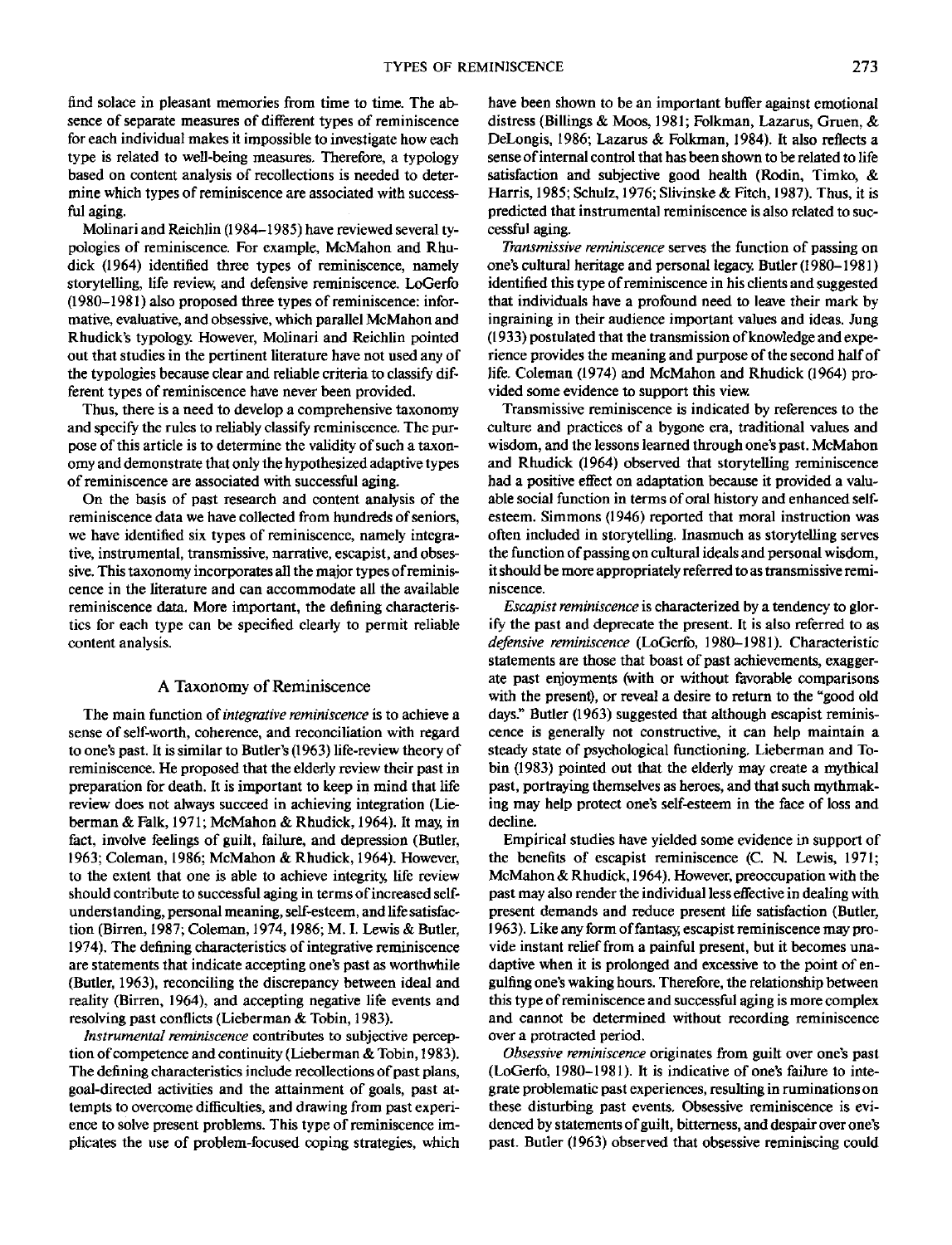lead to depression, agitation, panic states, and even suicide. Coleman (1986) also documented the negative effects of obsessive reminiscence.

*Narrative reminiscence* is primarily a descriptive rather than an interpretive recollection of the past. The two main functions of this type of reminiscence are (a) to provide routine biographical information, such as date and place of birth, and (b) to recount past anecdotes that may be of interest to the listener. It is similar to informative reminiscence (LoGerfo, 1980-1981) and it is characterized by statements of autobiographical facts, simple accounts of past events without interpretation or evaluation, and statements that do not belong to the integrative, instrumental, transmissive, escapist, or obsessive categories. In other words, simple narrative can also be denned by excluding other types of reminiscence.

The adaptive function of narrative reminiscence remains unclear. On the one hand, a long narrative reminiscence may reflect good retention of the details of past events, indicating good cognitive functioning. On the other hand, it may reflect verbosity, which is a sign of decline in intellectual functioning (Gold, Andres, Arbuckle, & Schwartzman, 1988). Therefore, we do not have any theoretical or empirical basis to predict the relationship between narrative reminiscence and successful aging.

The first objective of this study was to test the hypothesis that integrative, instrumental, and transmissive types of reminiscence are associated with successful aging, whereas obsessive reminiscence is associated with unsuccessful aging. A differential-population research strategy was used to directly contrast the reminiscence data of successful and unsuccessful seniors.

A second objective of this study was to identify the effect of living conditions on reminiscence. In their review of the literature, Molinari and Reichlin (1984-1985) pointed out that whereas most studies using community-dwelling samples have found a positive relationship between reminiscing and adaptation, research using institutionalized subjects or a mix of community and institution dwellers has found either a negative relationship between the two variables or no relationship at all. Admittedly, community-dwelling seniors and institutionalized seniors differ in many dimensions, such as in health and age; however, some research suggests that institutionalization may have an impact on reminiscence (Butler, 1963; Pincus, 1970; Tobin & Etigson, 1968). Therefore, we also compared successful with unsuccessful elderly living in institutions.

#### Method

# *Subjects*

Four hundred subjects (65 years and older) took part in the screening interviews of the Ontario Successful Aging Project, which was designed to provide an intensive, longitudinal study of various psychosocial factors that contribute to resilience and vitality in old age. These include reminiscence, living environments, social resources, control beliefs, stress, and coping.

Two hundred of these subjects were recruited from the community through various means, such as poster notices, radio and newspaper advertising, contacts with community agencies, and "snowball" sampling. The other 200 were recruited from nine retirement homes and three nursing homes. Because of institutional regulations, a different recruitment procedure had to be used. We first sought the approval from the administrator of each institution, then we obtained a list of residents considered suitable for participation by the nursing staff, and finally we contacted these individuals personally to solicit their participation.

A thorough screening procedure was used to identify successful agers. In Step 1, an experienced interviewer asked the respondent a series of nine questions at the respondent's residence. These questions were designed to measure the respondent's general attitudes toward life. Here are some of the items: "Can you tell me a little bit about your present situation—how things are going with you at the moment?" "Do you think that you are coping well with many of life's problems, such as health, finance, family? Can you give me an example of how you cope with some of these problems?" The interviewer then completed three Likert-type rating scales that measured physical well-being, mental well-being, and adjustment. These ratings were based on the interviewer's general impression of the contents of the answers as well as on observations of the respondent's tone of voice, posture, behavior, and general appearance. Furthermore, the ratings were always made in comparison with age peers under similar circumstances. The combined rating scores on all three scales provided an index of the wellness status of each respondent.

In Step 2, the respondent was interviewed by a panel of professionals, again at the respondent's residence. This typically took place within 1 month after the initial interview. Each panelist asked several questions dealing with his or her area of expertise. A psychologist or psychiatrist focused on the respondent's adaptation process. A geriatric nurse focused on the respondent's past health history and present health condition. A gerontological recreational worker focused on the person's daily activities and general interests. At the end of the interview, each panelist independently arrived at a rating score for each of the same three dimensions as the interviewer. Selection of successful and unsuccessful subjects was based on the total ratings from the interviewer and all three panelists.

Thus, an extremely costly and time-consuming screening procedure was used to ensure that the successful agers were indeed superior in mental and physical health and adjustment. Such a screening procedure has proved very effective in that significant differences between successful and unsuccessful agers were subsequently obtained over a wide array of measures of well-being and psychosocial factors.

Pearson correlation coefficients between the three dimensions and the total rating scale are shown in Table 1. All correlations were significant beyond .001. It is clear that the three scales are highly related to the total rating scale. To assess the degree of agreement among the three panelists and the interviewer, we calculated the intraclass correlation coefficients among the four judges for each of the three dimensions and the total rating scale; they were .81 (mental), .86 (physical), .86 (adjustment), and .88 (total rating). This strong evidence of convergence justifies the combination of the total rating scores from the four judges to yield the total wellness index.

Subjects were then rank ordered according to the total wellness index. This was done separately for the 200 community-dwelling subjects and the 200 institutionalized subjects. For each sample, 50 elderly subjects were selected randomly from the top 40% (successful elderly) and 50 from the bottom 40% (unsuccessful elderly), yielding a total of 200 subjects chosen for a longitudinal study. For various reasons, such as sickness, death, failure to complete all the interviews, or refusal to participate, the total sample was reduced to 171 individuals. They were distributed in four groups as follows: successful community *(n =* 45), successful institution ( $n = 45$ ), unsuccessful community ( $n = 45$ ), and unsuccessful institution  $(n = 36)$ . Note that the unsuccessful institution group had the highest nonparticipation rate.

The sociodemographic variables of the four groups of subjects are shown in Table 2. Statistical analyses revealed that successful and un-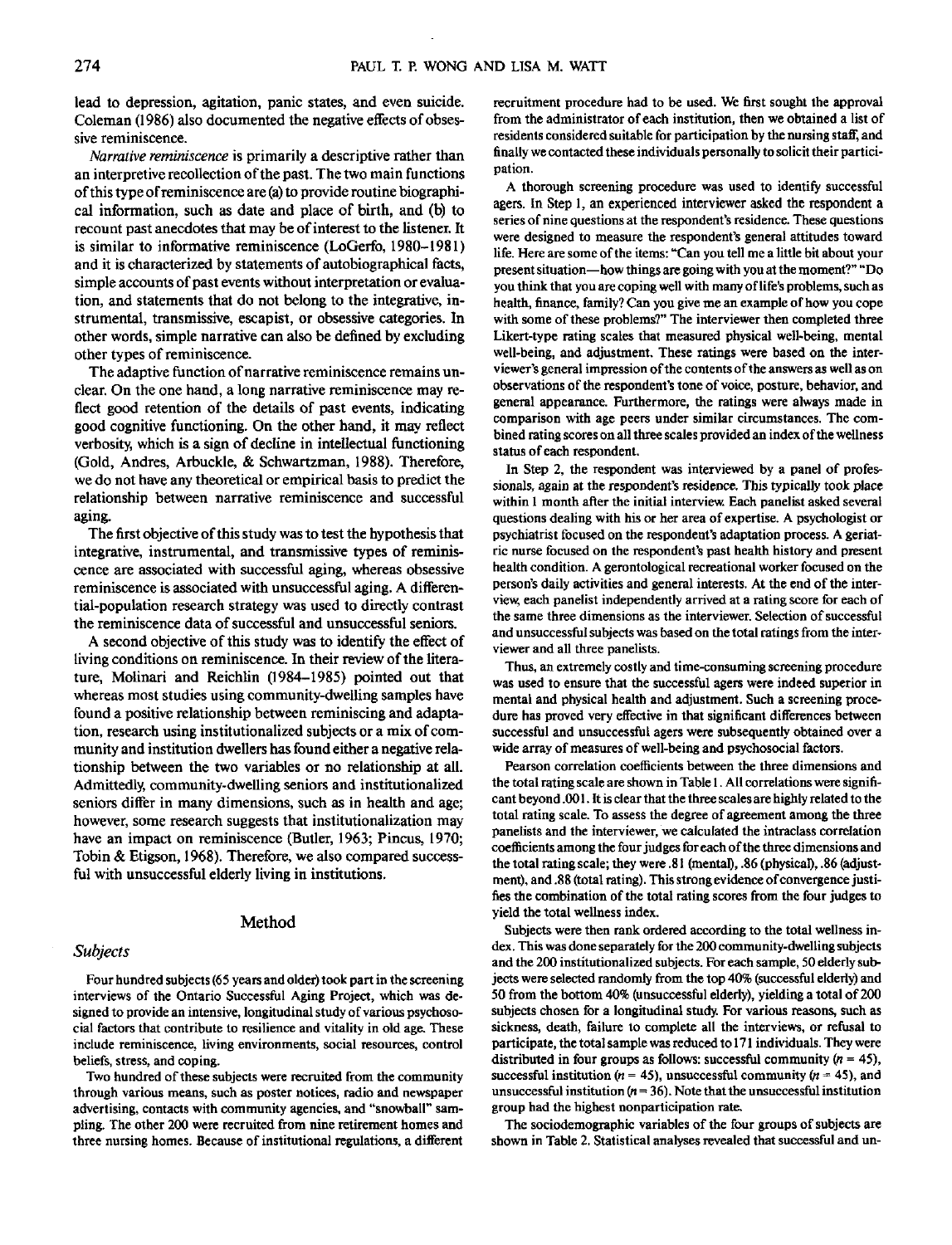Table 1 *Pearson Correlation Coefficients Between Rating Scales*

| Scale         |      | 2                        |      |
|---------------|------|--------------------------|------|
| 1. Total      |      |                          |      |
| 2. Mental     | .867 | $\overline{\phantom{a}}$ |      |
| 3. Physical   | .780 | .490                     |      |
| 4. Adjustment | .888 | .889                     | .558 |

successful groups did not significantly differ in termsof marital status, X 2 (3, *N=* 171) = 5.63, *p <* .13; income, *F(l,* 164)= 0.064, *p* <.80;age,  $F(1, 164) = 0.007, p < .93$ ; or sex,  $\chi^2(1, N = 171) = 1.189, p < .17$ . However, the two groups differed in terms of education,  $F(1, 164) =$ 4.21,  $p < 0.04$ . The successful group ( $M = 2.71$ ) attained a higher level of education than the unsuccessful group ( $M = 2.30$ ). Analysis of variance (ANOVA) also revealed that community subjects were younger and better educated than their institutionalized counterparts, *F(l,* 164) = 64.03 and 14.63, respectively ( $ps < .001$ ).

In comparison with the unsuccessful group, the successful group indeed had a significantly higher level of subjective well-being, *F(l,*  $167$  = 24.48,  $p < .001$ , according to Reker and Wong's (1984) Perceived Well-Being Scale. The successful sample also had better physical health,  $F(1, 167) = 10.09$ ,  $p < .001$ , as measured by a physical symptoms checklist adapted from the Older Americans Resources and Services strategy (Pfeiffer, 1976). We also found that community-dwelling subjects had higher subjective well-being *F(l,* 167) = 36.55, *p <* .001, and better physical health,  $F(1, 167) = 7.02$ ,  $p < .01$ , than institutionalized subjects had.

#### *Procedure*

The reminiscence data were collected at the residence of the subject. The respondents were first asked to tell a little bit about their past and then were asked to "tell. . . something of your past that is most important to you—that is something that has had the most influence on your life." If the respondent was not clear, then the request was rephrased. Generally, the respondents were not rushed in any way, but they were encouraged to review their past and to identify one or two events that had significantly shaped their lives. This critical-incident approach to studying reminiscence helps subjects focus on the landmarks or watersheds in their past without guiding them to specific themes. We believe that more can be learned about the adaptive functions of reminiscence by having individuals remember significant events, such as major transitions or crises in the past, rather than the mundane details of everyday life.

## *Scoring*

The entire reminiscence interview was audiotaped and transcribed verbatim. The transcripts were content analyzed and scored by one of the authors, who did not take part in the interviews. Because the subjects were identified by a code provided by the programmer, who alone knew their identity, the authors were blind with regard to the status (successful vs. unsuccessful) and domicile (community vs. institution) of the subjects.

In content analyzing a running text, the coding unit can be based on a word, a paragraph, or the whole text (Holsti, 1969; Weber, 1990). The advantage of coding each word is that coding can be reliably accomplished by computer software packages (Weber, 1990). Word frequency

#### Table *2*

| Sociodemographic Profile of Successful and Unsuccessful Agers |  |
|---------------------------------------------------------------|--|
| Living in Communities and in Institutions                     |  |

|                       | Successful              |                           | Unsuccessful            |                           |  |
|-----------------------|-------------------------|---------------------------|-------------------------|---------------------------|--|
| Variable              | Community<br>$(n = 45)$ | Institution<br>$(n = 45)$ | Community<br>$(n = 45)$ | Institution<br>$(n = 36)$ |  |
| Age                   |                         |                           |                         |                           |  |
| M                     | 72.6                    | 83.0                      | 75.7                    | 80.1                      |  |
| SD                    | 5.43                    | 6.09                      | 6.18                    | 6.96                      |  |
| Sex                   |                         |                           |                         |                           |  |
| Male                  | 35.6                    | 35.6                      | 26.7                    | 27.8                      |  |
| Female                | 64.4                    | 64.4                      | 73.3                    | 72.2                      |  |
| <b>Marital</b> status |                         |                           |                         |                           |  |
| Single                | 4.4                     | 11.1                      | 4.4                     | 19.4                      |  |
| Married               | 53.3                    | 2.2                       | 24.4                    | 5.6                       |  |
| Widowed               | 40.0                    | 86.7                      | 66.7                    | 72.2                      |  |
| Divorced              | 2.2                     | 0.0                       | 4.4                     | 2.8                       |  |
| Education             |                         |                           |                         |                           |  |
| Eighth Grade          | 15.6                    | 51.1                      | 31.1                    | 55.6                      |  |
| Part high school      | 26.7                    | 13.3                      | 28.9                    | 19.4                      |  |
| High school diploma   | 6.7                     | 11.1                      | 8.9                     | 2.8                       |  |
| Part college          | 28.9                    | 22.2                      | 24.4                    | 16.7                      |  |
| College degree        | 17.8                    | $2.2\,$                   | 4.4                     | 5.6                       |  |
| Postgraduate          | 4.4                     | 0.0                       | 2.2                     | 0.0                       |  |
| Income                |                         |                           |                         |                           |  |
| \$3,000-\$7,000       | 6.7                     | 28.9                      | 22.2                    | 8.3                       |  |
| $$7,001 - $11,000$    | 26.7                    | 20.0                      | 37.8                    | 22.2                      |  |
| \$11,001-\$15,000     | 26.7                    | 15.6                      | 8.9                     | 30.6                      |  |
| $$15,001 - $19,000$   | 8.9                     | 4,4                       | $2.2\,$                 | 5.6                       |  |
| $$19,001+$            | 31.1                    | 31.1                      | 28.9                    | 33.3                      |  |

*Note.* With the exception of the age data, all data are expressed as percentages.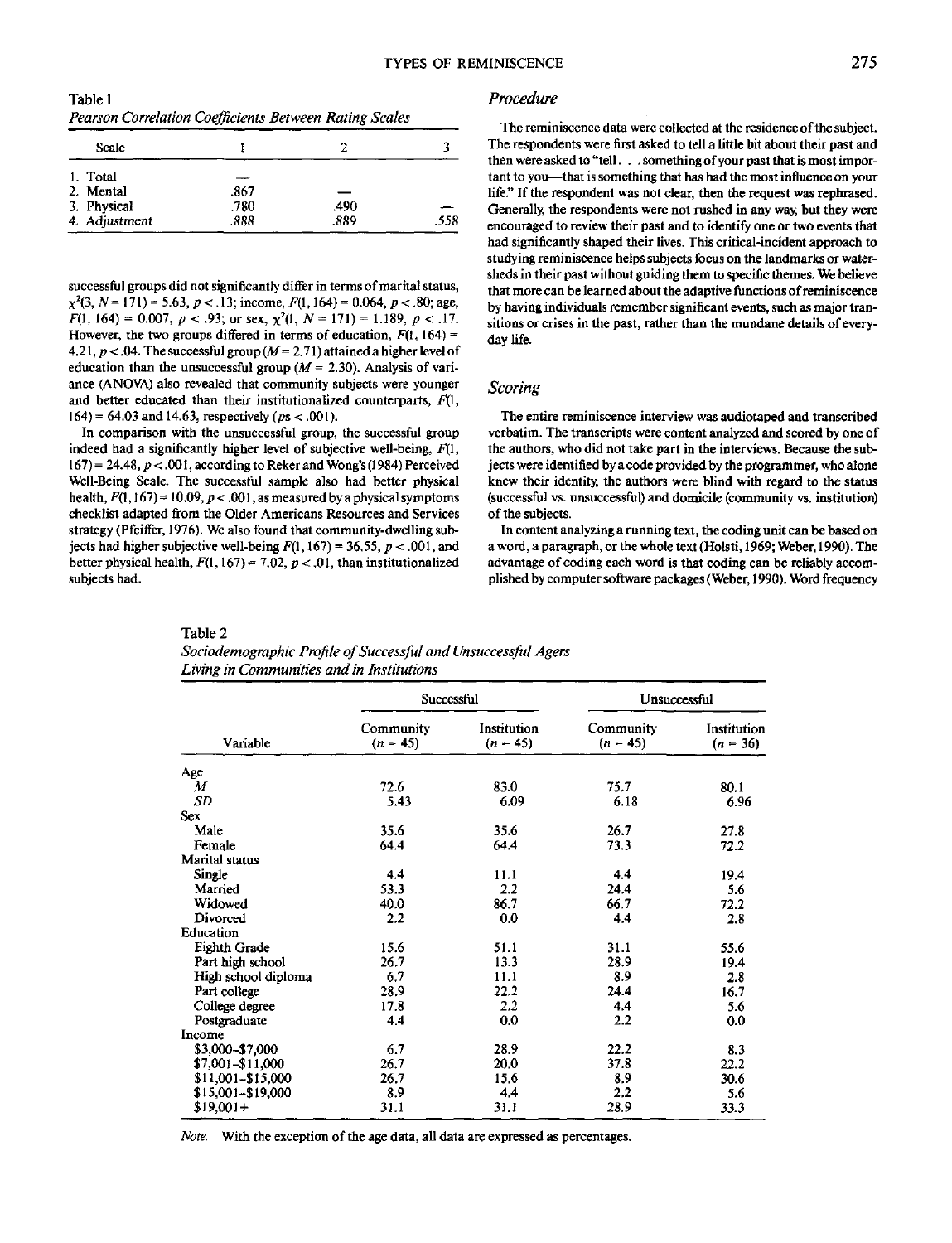can be useful in providing a rough sketch of the landscape of one's past (Schneidman, 1989) but can become tenuous when used to embody abstract ideas. For example, no single word can ever adequately represent the concept of integrative reminiscence.

The difficulty of achieving high reliability arises when coding the entire text because of the complexity of such a task. It is particularly troublesome for coding reminiscence. For example, a given passage of recollections may encompass several types of reminiscence. An individual may talk about past plans (i.e., the instrumental type) along with simple accounts of family background (i.e., the narrative). Therefore, this passage cannot reliably be coded as representing only one type.

Given the difficulties just mentioned, we chose the paragraph as the basic coding unit. The text can be readily divided into paragraphs according to the basic rules of English style. For example, each paragraph may have more than one complete sentence, but must contain only one self-contained idea. Therefore, each paragraph can be reliably classified into only one of the mutually exclusive categories.

Two simple rules were used to classify the paragraphs. First, each paragraph is coded in only one category. Second, to be coded as a particular reminiscence type, the paragraph must contain at least one of the defining characteristics of that type as previously described. The coding manual, together with practice materials, is available from the authors; however, the following examples are presented here to illustrate the coding procedure.

When 1 was a teenager, my parents broke up and both remarried. I was very resentful because they did not seem to care about my feelings or needs. But as 1 grow older and look back, I understand that they were really not compatible with each other. They had suffered for many years before their divorce. Now, I'm on good terms with both sets of parents.

Because the quoted paragraph conveys the idea of resolving past conflicts, it is coded *integrative.*

During the Great Depression, life was very hard. There were very few jobs, and money was difficult to come by. But we learned to survive by budgeting and making do without many things. The lessons I learned in those years have really helped me in trying to live on my old-age pension.

In this instance, the idea of drawing on past experiences to solve present problems is clear; therefore, it is coded *instrumental.*

My husband died when 1 was away for two days visiting my friends in the West. He fell in the bathtub and eventually died because there was no one there to help him. It has been years now, but I still cannot forgive myself for leaving him home alone for two days.

Because this passage reveals persistent feelings of guilt, it is clearly the obsessive type.

Occassionally, a respondent would digress and introduce topics other than reminiscence. At this point, the interviewer would remind the respondent to focus on recollections. Such digressions occurred very rarely and were excluded prior to the application of coding rules.

After coding was completed, all the paragraphs belonging to the same reminiscence type were grouped together, and the number of words in these paragraphs was taken as a measure of this type. The total number of words of the entire text, which may contain different types of reminiscence, represents the total reminiscence output by each subject.

Working with narrative data can never achieve the same level of precision and reliability as measuring more discrete functions, such as reaction time. However, the criteria are sufficiently clear to permit reliable classification. To check on the reliability of the coding procedure, two judges coded reminiscence data from 30 subjects. To take into account the different categories and guessing, kappa statistics

were used, which revealed a significant interjudge reliability  $\mathbf{k} = .88$ .  $p < .001$ ).

## Results

The distribution of types of reminiscence was expressed in percentages obtained by dividing the word count of each type summed over paragraphs by the total reminiscence output for each respondent. The mean percentage and standard deviation for each reminiscence type are shown in Table 3.

Because of the marked verbosity of some individuals and the positive skew of the distribution, the word-count scores were transformed to a  $log + 1$  scale (Tukey, 1977). The data were later subjected to a 2 (well-being status)  $\times$  2 (domicile) multivariate analysis of variance (ANOVA; via SPSSX software) with reminiscence types as the dependent variables. The escapist type was excluded from the analysis because only 1 subject exhibited this type. The main effects of status,  $F(5, 163) = 6.86$ ,  $p < .0001$ , and domicile,  $F(5, 163) = 2.32$ ,  $p < .05$ , and the Status  $\times$  Domicile interaction,  $F(5, 163) = 2.78$ ,  $p < .05$ , were significant.

Univariate ANOVAs revealed a significant main effect of status for integrative,  $F(1, 167) = 6.90$ ,  $p < .01$ ; instrumental,  $F(1, 167) = 6.90$  $167$ ) = 15.75,  $p < .001$ ; and obsessive types of reminiscence,  $F(1, 1)$  $167$ ) = 8.32,  $p < .001$ . As predicted, successful subjects demonstrated more integrative and instrumental and less obsessive reminiscence than did unsuccessful subjects. The instrumental finding, however, was qualified by the interaction between domicile and status,  $F(1, 167) = 9.91$ ,  $p < .01$ . This interaction reflects the fact that although successful elderly demonstrated more instrumental reminiscence than unsuccessful elderly did, the difference was greater for the community dwellers than for the institutionalized subjects. Successful subjects did not differ significantly from unsuccessful subjects in transmissive, *F(l,*  $167$ ) = 0.05,  $p < 0.82$ , or narrative reminiscence,  $F(1, 167)$  = 0.08, *p <* .78.

Significant main effects of domicile were found for integrative types,  $F(1, 167) = 4.47$ ,  $p < .05$ , and instrumental types,  $F(1, 167) = 5.08$ ,  $p < .05$ , but not for the other types of reminiscence. Community dwellers showed more integrative and instrumental reminiscence than did institution dwellers.

Because of a significant difference between successful and unsuccessful subjects in education, a multivariate analysis of covariance was performed with education as the covariate. The main effect of status was again significant, *F(5,*163) = 5.25, *p <* .01. Univariate analyses yielded a significant main effect for integrative,  $F(1, 167) = 4.62$ ,  $p < .05$ ; escapist,  $F(1, 167) = 8.11$ ,  $p < .01$ ; and instrumental reminiscence,  $F(1, 167) = 42.99$ ,  $p <$ *.001.* The domicile main effect of instrumental reminiscence was again significant,  $F(1, 167) = 5.04$ ,  $p < .05$ . The Status  $\times$ Domicile interaction was significant,  $F(5, 163) = 2.66$ ,  $p < .05$ , mainly because of a significant interaction in instrumental reminiscence,  $F(1, 167) = 10.62$ ,  $p < .001$ . We also tabulated the number of subjects in each group that exhibited one or more paragraphs of each reminiscence type (not shown here). Chisquare tests on the tabulation produced similar results. Thus, the adaptive benefit of integrative and instrumental reminiscence did not appear to be a statistical artifact.

The average total word count with all types of reminiscence combined was 424.13 words. An ANOVA of the total word-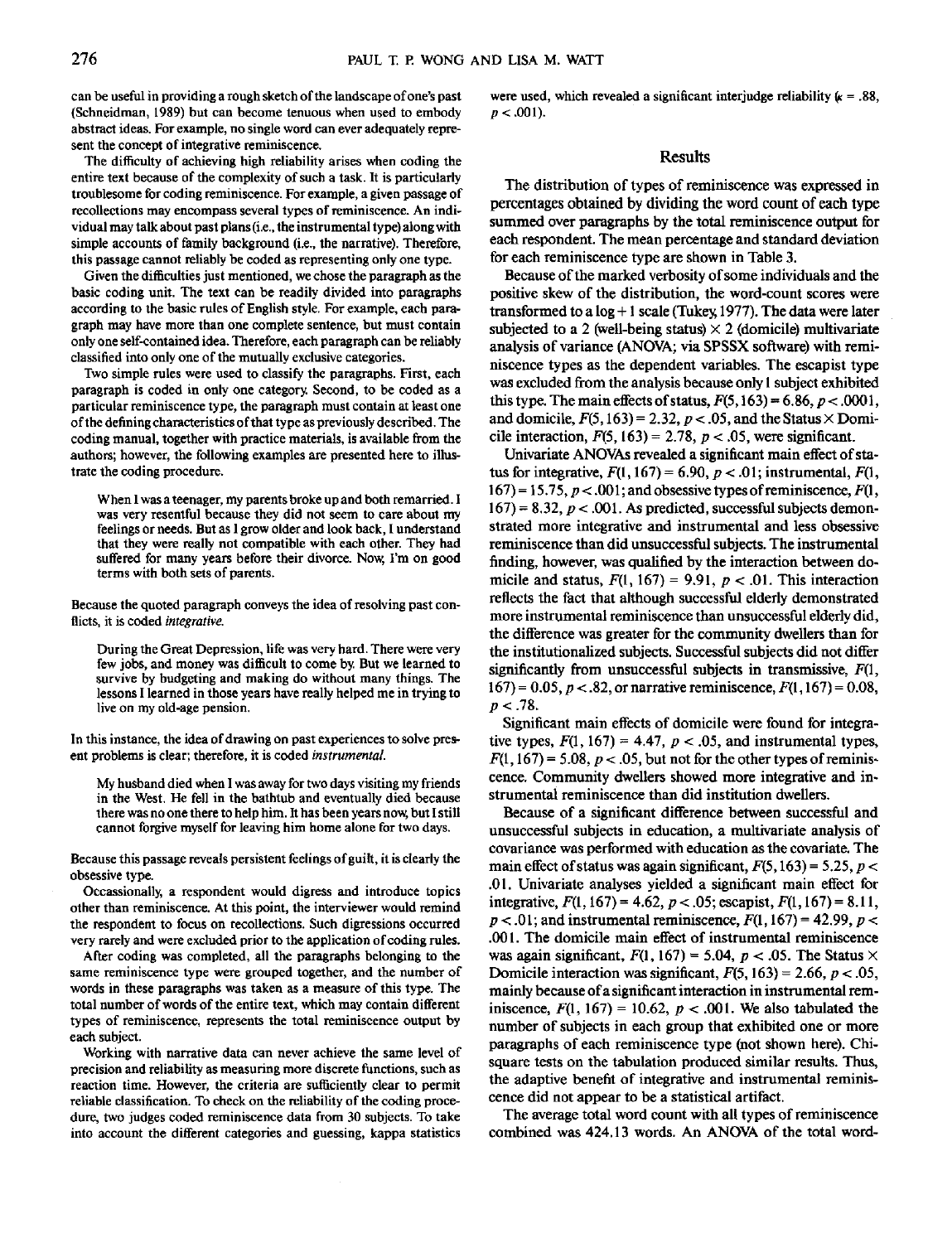| Reminiscence<br>type | Successful              |           |                            | Unsuccessful |                           |           |                             |      |
|----------------------|-------------------------|-----------|----------------------------|--------------|---------------------------|-----------|-----------------------------|------|
|                      | Community<br>$(n = 45)$ |           | Insitution<br>$= 45$<br>'n |              | Community<br>$= 45$<br>(n |           | Institution<br>$= 36$<br>(n |      |
|                      | М                       | <b>SD</b> | М                          | SD           | M                         | <b>SD</b> | M                           | SD   |
| Narrative            | 58.45                   | 35.8      | 81.86                      | 26.9         | 80.17                     | 31.9      | 85.02                       | 26.7 |
| Integrative          | 19.73                   | 28.6      | 11.40                      | 22.1         | 12.74                     | 25.0      | 6.96                        | 23.6 |
| Instrumental         | 18.13                   | 28.1      | 3.10                       | 9.5          | 0.74                      | 4.9       | 1.16                        | 4,1  |
| Transmissive         | 3.69                    | 14.1      | 3.64                       | 10.7         | 3.09                      | 10.1      | 1.96                        | 7.4  |
| Obsessive            | 0.0                     | 0.0       | 0.0                        | 0.0          | 2.80                      | 12.8      | 4.90                        | 15.2 |
| Escapist             | 0.0                     | 0.0       | 0.0                        | 0.0          | 0.46                      | 3.1       | 0.0                         | 0.0  |

Table 3 *Word-Count Percentages for Reminiscence Paragraphs of Successful and Unsuccessful Agers Living in Communities and in Institutions*

count data indicated that there was no significant difference in the overall amount of reminiscing: domicile,  $F(1, 167) = 1.31$ , *p <* .28; status, *F(l,* 167) = 2.927, *p <* .08; Domicile X Status interaction, *F(\,* 167) = 0.01, *p <* .97.

#### Discussion

By providing separate assessments of different types of reminiscence, we were able to show predictable differences between successful and unsuccessful elderly, even when the total amount of reminiscence did not differentiate between the two samples. This finding reinforces our contention that the adaptive function of reminiscence cannot be clarified without specifying and measuring the diverse types of reminiscence emitted by each subject.

Our finding regarding integrative reminiscence suggests that it is not the process of life review but the achievement of integrity in such a review that promotes successful aging. It corroborates Lieberman and Tobin's (1983) finding that those who have achieved reconciliation in life review tend to show a higher level of life satisfaction. It also provides direct empirical support of Butler's (1963) hypothesis regarding the adaptive function of life review.

The positive relationship between instrumental reminiscence and successful aging is consistent with the vast literature that links internal locus of control with well-being in the elderly (e.g., Wolk&Kurtz,1975;Ziegler&Reid, 1983). It is also consistent with the literature on the adaptive benefits of problem-focused coping in the elderly population (e.g, Folkman, Lazarus, Pimley, & Novacek, 1987). One can readily cite numerous adaptive advantages of this type of reminiscence. It not only provides past examples of successful solutions to present problems but may also enhance the elderly person's sense of mastery.

The absence of any significant difference between successfully and unsuccessfully aging elderly in their use of transmissive reminiscence could be due to the fact that the interview setting is not an appropriate forum for transmitting personal wisdom or cultural heritage. The interviewer may be perceived as an expert or authority figure, and it is unlikely that the respondents would try to teach the interviewer a few lessons. The low prevalence of this type of reminiscence in this study is consistent with this explanation. Had we directly asked the subjects to share some of the wisdom they had acquired, the successful elderly might indeed have had more to offer.

The functional nature of narrative reminiscence remains unclear in the literature. On the one hand, a high level of narrative reminiscence may indicate verbosity and perseveration; on the other hand, it may reflect a retentive memory for a rich and varied past. A more fine-grained analysis is needed to clarify the role of narrative reminiscence. One possibility is to develop ways to measure the styles of narration in terms of verbosity, clarity, and other attributes.

We have clearly demonstrated that integrative and instrumental types of reminiscence are characteristic of successful aging. This is an important first step toward resolving the fundamental controversy regarding the adaptive benefits of reminiscence; however, this finding does not by itself prove a causal relationship. Nevertheless, it paves the way for experimental manipulations and hypothesis testing. For example, one can conduct reminiscence sessions that focus on the development of integrative and instrumental types to determine whether these manipulations will result in a higher level of well-being than would result from unguided reminiscence or a control group that only gathered together to discuss social issues.

The association between integrative and instrumental types of reminiscence and successive aging also needs to be subjected to theoretical and experimental analysis. One plausible interpretation is that personal memories are guided by the self-schemata one possesses in the present (Ross, 1989). Positive selfschemata, such as self as a competent achiever and self as a meaningful, worthy being, may have biased the successful agers toward instrumental and integrative types of reminiscence. In other words, these two types of reminiscence may be consequences rather than causal agents of successful aging. An alternative interpretation is that these types of reminiscence directly contribute to adaptation to the aging process by making available useful coping resources from the past. One may also hypothesize that these adaptive benefits may be mediated through a self-concept that has been enhanced by instrumental and integrative reminiscence. Up until now, reminiscence research generally has been in a prescientific descriptive stage. Having developed an adequate and valid taxonomy, we can now proceed to design experimentally controlled studies to test these theoretical implications.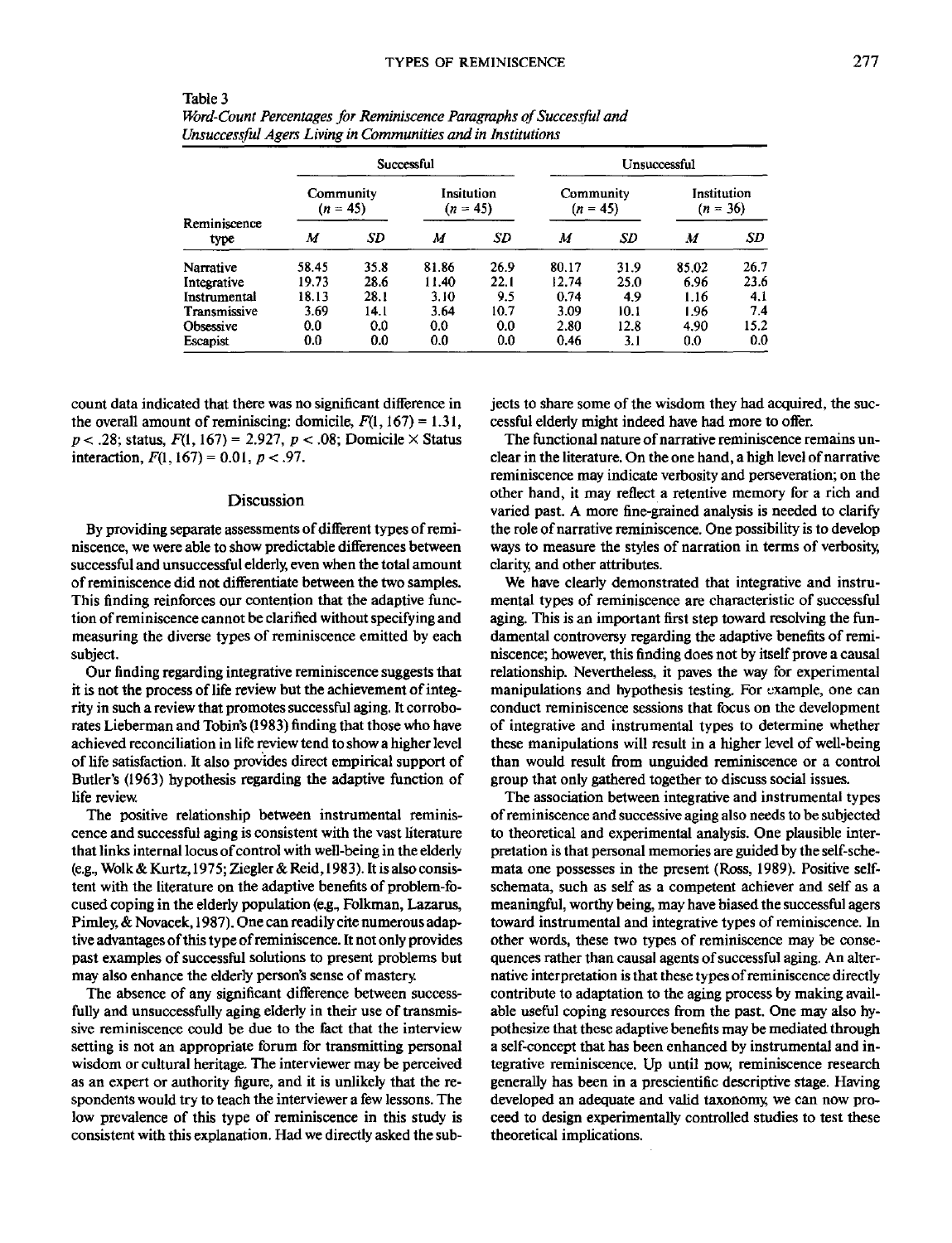The differences in reminiscence scores between institutionalized and community dwellers parallel those between successful and unsuccessful elderly. Because community dwellers tend to have better health and enjoy more activities than institution dwellers, their recall may again be biased. It is also plausible that instrumental and integrative reminiscence have given these subjects an adaptive edge and enabled them to maintain independence in a community setting. The low level of instrumental reminiscence in institutionalized subjects may also be mediated partially by an environment that fosters dependence rather than autonomy (Barton, Baltes, & Orzech, 1980). A related interpretation is that the respondents in institutions tend to be in poorer health than the community dwellers; therefore, they have less desire for control and greater dependence on others for health care (Reid, 1984; Smith et al, 1988). The present taxonomy has made it possible to test these hypotheses in future research.

Finally, our typology has encouraging hypothesis validity (Weber, 1990). Different types of reminiscence indeed produced the results we expected with respect to successful aging. Thus, the adaptive types (integrative and instrumental) occurred more frequently for the successful elderly, whereas the unadaptive type (obsessive) occurred more frequently for the unsuccessful elderly.

In sum, this study has helped clarify the adaptive role of reminiscence and has opened up new avenues of research and therapy It is now possible to study the effects of different types of reminiscence on well-being and competence in a prospective design. Furthermore, the new taxonomy has broadened the scope of reminiscence therapy and suggested new ways of psychological intervention with the elderly (Watt & Wong, 1990; Wong, in press).

## References

- Barton, E. M, Baltes, M. M.,& Orzech, M. J. (1980). Etiologyofdependence in older nursing home residents during morning care: The role of staff behavior. *Journal of Personality and Social Psychology, 38,* 423-431.
- Billings, A. G., & Moos, R. H. (1981). The role of coping responses and social resources in attenuating the stress of life events. *Journal of Behavioral Medicine, 4,*139-157.
- Birren, J. E. (1964). *The psychology of aging.* Englewood Cliffs, NJ: Prentice-Hall.
- Birren, J. E. (1987, May). The best of all stories. *Psychology Today, 21,* pp. 91-92.
- Birren, J. E., & Hedlund, B. (1987). Contributions of autobiography to developmental psychology. In N. Isenberg *(Ed), Contemporary topics in developmental psychology* (pp. 394-415). New York: Wiley.
- Brennan, P. L., & Steinberg, L. D. (1983-1984). Is reminiscence adaptive? Relations among social activity level, reminiscence and morale. *International Journal of Aging and Human Development, 18,*99-109.
- Butler, R. N. (1963). The life review: An interpretation of reminiscence in the aged. *Psychiatry, 26,* 65-76.
- Butler, R. N. (1971, December). Age: The life review. *Psychology Today,* 7, pp. 49-51.
- Butler, R. N. (1974). Successful aging and the role of the life review. *Journal of the American Geriatrics Society, 22,* 529-535.
- Butler, R. N. (1980-1981). The life review: An unrecognized bonanza. *International Journal of Aging and Human Development, 12,* 35-38.
- Cameron, E, Desai, K. G, Bahador, D., & Dremel, G. (1977-1978).

Temporality across the life-span. *International Journal of Aging and Human Development, 8,* 229-259.

- Coleman. P. G. (1974). Measuring reminiscence characteristics from conversation as adaptive features of old age. *International Journal of Aging and Human Development, 5,* 281-293.
- Coleman, P. G. (1986). *Aging and reminiscence processes: Social and clinical implications.* New York: Wiley.
- Costa, P., & Kastenbaum, R. (1967). Some aspects of memories and ambitions in centenarians. *The Journal of Genetic Psychology, 110,*  $3 - 16.$
- Disch, R. (1988). (Ed.). Twenty-five years of the life review. *Journal of Gerontological Social Work, 12* (3, Whole No. 4).
- Fallot, R. D. (1979-1980). The impact on mood of verbal reminiscing in later adulthood. *International Journal of Aging and Human Development, 10,* 385-400.
- Folkman, S., Lazarus, R. S., Gruen, R., & DeLongis, A. (1986). Appraisal, coping, health status, and psychological symptoms. *Journal of Personality and Social Psychology, 50.* 571-579.
- Folkman, S, Lazarus, R. S., Pimley, S, & Novacek, J. (1987). Age differences in stress and coping processes. *Psychology and Aging, 2,* 171-184.
- Gold, D., Andres, D., Arbuckle, T., & Schwartzman, A. (1988). Measurement and correlates of verbosity in elderly people. *Journal of Gerontology, 43,* 27-33.
- Goldstein, M. (1987). Poetry: A tool to induce reminiscing and creativity with geriatrics. *Journal of Social Psychiatry,* 7,117-121.
- Haight, B. K. (1988). The therapeutic role of a structured life review process in homebound elderly subjects. *Journal of Gerontology, 43,* 40-44.
- Havighurst, R. J., & Glasser, A. (1972). An exploratory study of reminiscence. *Journal of Gerontology, 27,* 245-253.
- Holsti, O. R. (1969). *Content analysis for the social sciences and humanities.* Reading, MA: Addison-Wesley.
- Jung, C. G. (1933). *Man in search of a soul.* New York: Harcourt, Brace & World.
- Kaminsky, M. (1984). *The uses of reminiscence: New ways of working with older adults.* New York: Haworth Press.
- Lappe, J. M. (1987). Reminiscing: The life review therapy. *Journal of Gerontological Nursing, 13,*12-16.
- Lazarus, R. S., & Folkman, S. (1984). *Stress, appraisal and coping.* New York: Springer.
- Lewis, C. N. (1971). Reminiscing and self-concept in old age. *Journal of Gerontology, 26,* 240-243.
- Lewis, C. N. (1973). The adaptive value of reminiscing in old age. *Journal of Geriatric Psychiatry, 6,*117-121.
- Lewis, M. L, & Butler, R. N. (1974). Life-review therapy: Putting memories to work in individual and group psychotherapy. *Geriatrics, 29,* 165-173.
- Lieberman, M. A., & Falk, J. M. (1971). The remembered past as a source of data for research on the life cycle. *Human Development, 14,* 132-141.
- Lieberman, M. A., & Tobin, S. S. (1983). *The experience of old age: Stress, coping and survival.* New York: Basic Books.
- LoGerfo, M. (1980-1981). Three ways of reminiscence in theory and practice. *International Journal of Aging and Human Development, 12*, 39–48.
- Lowenthal, M. F., Thurnher, M, &Chiriboga, D. (1975). *Four stages of life: A comparative study of men and women facing transitions.* San Francisco: Jossey-Bass.
- Magee, J. J. (1988). Using poetry as an aid to life review. *Activities, Adaptation and Aging. 12,* 91-101.
- McMahon, A. W, & Rhudick, T. J. (1964). Reminiscing: Significance in the aged. *Archives of General Psychiatry, 10.*292-298.